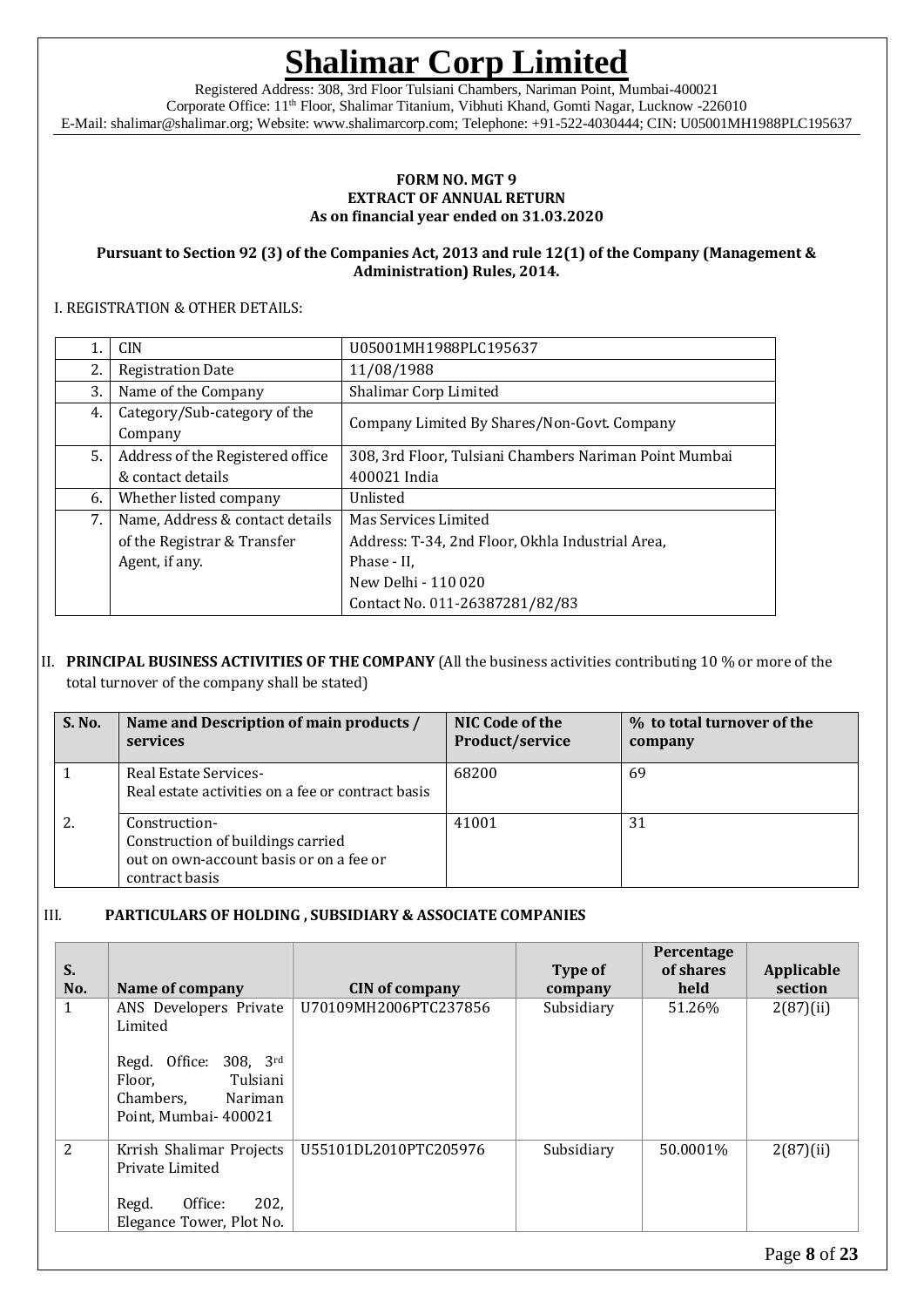Registered Address: 308, 3rd Floor Tulsiani Chambers, Nariman Point, Mumbai-400021 Corporate Office: 11th Floor, Shalimar Titanium, Vibhuti Khand, Gomti Nagar, Lucknow -226010 E-Mail: shalimar@shalimar.org; Website: www.shalimarcorp.com; Telephone: +91-522-4030444; CIN: U05001MH1988PLC195637

|                | 8, District Centre Jasola<br>New Delhi-110025                                                                                                        |                       |            |                  |                                       |
|----------------|------------------------------------------------------------------------------------------------------------------------------------------------------|-----------------------|------------|------------------|---------------------------------------|
| 3              | Devrishi<br>Developers<br>Private Limited<br>Regd. Office: Safdarjung<br>Enclave<br>$A2/3$ ,<br>Near<br>Bhikaji Cama Place, New<br>Delhi-110029      | U70109DL2006PTC154176 | Subsidiary | $\mathbf{0}$     | section $2(87)$<br>explanation<br>(a) |
| $\overline{4}$ | Legacy Buildwell Private<br>Limited<br>Regd. Office: Safdarjung<br>Enclave<br>$A2/3$ ,<br>Near<br>Bhikaji Cama Place, New<br>Delhi-110029            | U72900DL2007PTC164651 | Subsidiary | $\mathbf{0}$     | section 2 (87)<br>explanation<br>(a)  |
| 5              | Mehinder<br>Properties<br>Private Limited<br>Regd. Office: Safdarjung<br>Enclave<br>$A2/3$ ,<br>Near<br>Bhikaji Cama Place, New<br>Delhi-110029      | U70101DL2004PTC127254 | Subsidiary | $\mathbf{0}$     | section 2 (87)<br>explanation<br>(a)  |
| 6              | Infotech<br>Saraswati<br>Private Limited<br>Regd. Office: Safdarjung<br>Enclave<br>$A2/3$ , Near<br>Bhikaji Cama Place, New<br>Delhi-110029          | U70100DL2005PTC138250 | Subsidiary | $\boldsymbol{0}$ | section 2 (87)<br>explanation<br>(a)  |
| $\overline{7}$ | <b>L.S Dealcom Private</b><br>Limited<br>Regd. Office: 11th Floor,<br>Shalimar<br>Titanium,<br>Vibhuti<br>Khand,<br>Lucknow-226010, Uttar<br>Pradesh | U70100UP2011PTC045756 | Associate  | 47.5%            | 2(6)                                  |
| 8              | Maina Dealers Private<br>Limited<br>Regd. Office: 516. R.N.<br>Guha Road, 1st Floor<br>Kolkata West Bengal<br>700074 India                           | U51109WB2005PTC106572 | Associate  | 45.56%           | 2(6)                                  |
| 9              | <b>Bakliwal Holding Private</b><br>Limited<br>Regd. Office: 516. R.N.<br>Guha Road, 1st Floor<br>Kolkata West Bengal<br>700074 India                 | U51909WB1987PTC042887 | Associate  | 35.05%           | 2(6)                                  |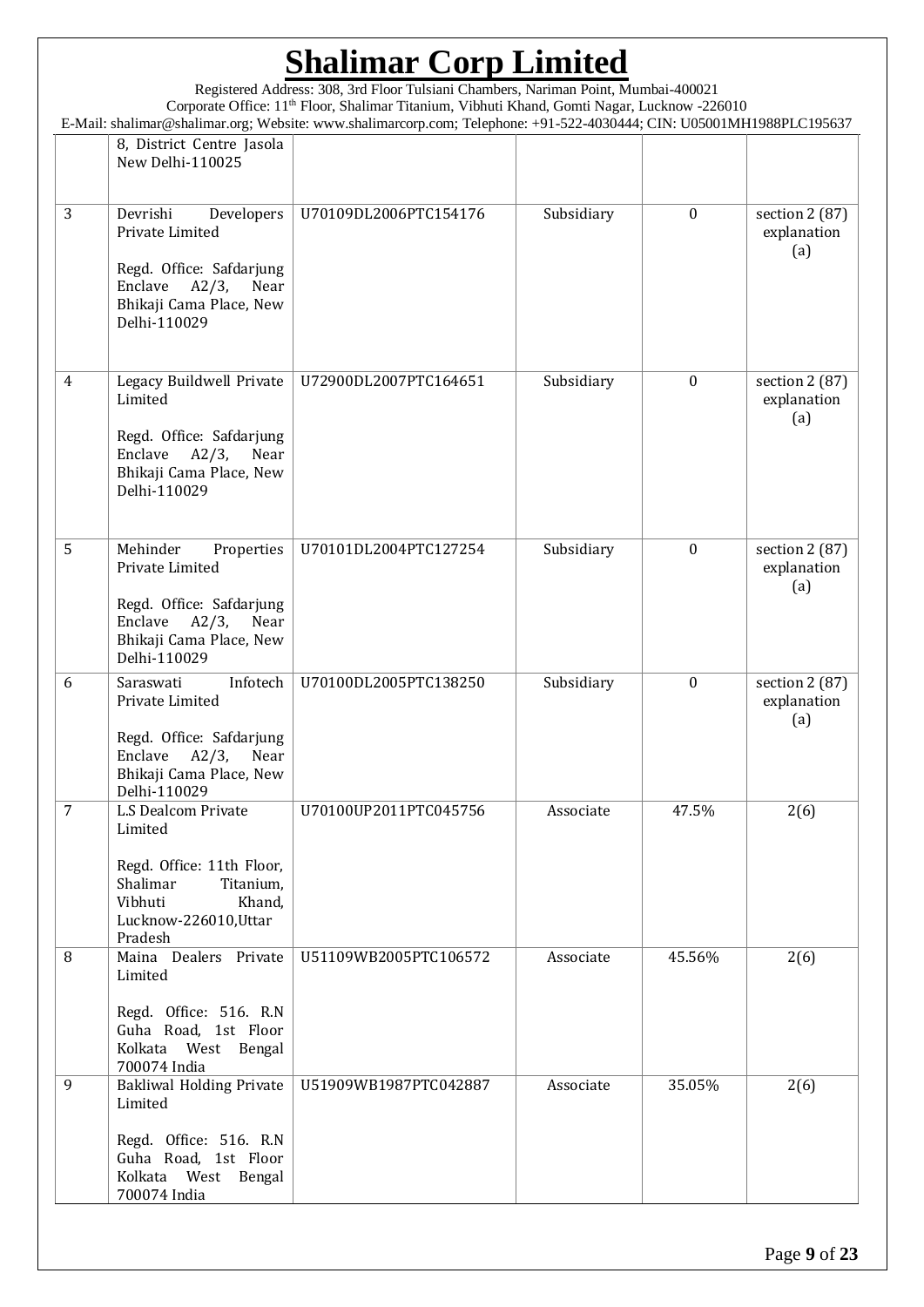#### **Shalimar Corp Limited** Registered Address: 308, 3rd Floor Tulsiani Chambers, Nariman Point, Mumbai-400021 Corporate Office: 11th Floor, Shalimar Titanium, Vibhuti Khand, Gomti Nagar, Lucknow -226010 E-Mail: shalimar@shalimar.org; Website: www.shalimarcorp.com; Telephone: +91-522-4030444; CIN: U05001MH1988PLC195637 10 Eleventh Floor Properties Private Limited Regd. Office: Safdarjung Enclave A2/3, Near Bhikaji Cama Place, New Delhi-110029 U70101DL2004PTC127513 | Subsidiary | 0 | section 2 (87) explanation (a) 11 | Imperial Buildwell Private Limited Regd. Office: Safdarjung Enclave A2/3, Near Bhikaji Cama Place, New Delhi-110029 U45400DL2007PTC162399 | Subsidiary | 0 | section 2 (87) explanation (a) 12 Prestige Hi-Tech Developers Private Limited Regd. Office: Safdarjung Enclave A2/3, Near Bhikaji Cama Place, New Delhi-110029 U72900DL2007PTC164714 | Subsidiary | 0 | section 2 (87) explanation (a) 13 Prestige Hitech City Private Limited Regd. Office: Safdarjung Enclave A2/3, Near Bhikaji Cama Place, New Delhi-110029 U70102DL2007PTC160406 | Subsidiary | 0 | section 2 (87) explanation (a) 14 Prestige Real Estate Builders Private Limited Regd. Office: Safdarjung Enclave A2/3, Near Bhikaji Cama Place, New Delhi-110029 U70200DL2007PTC162620 | Subsidiary | 0 | section 2 (87) explanation (a) 15 | Prestige Sai Housing Private Limited Regd. Office: Safdarjung Enclave A2/3, Near Bhikaji Cama Place, New Delhi-110029 U72900DL2007PTC164650 Subsidiary 0 | section 2 (87) explanation (a) 16 | Titanium Realty Projects Private Limited Regd. Office: Safdarjung Enclave A2/3, Near Bhikaji Cama Place, New Delhi-110029 U45400DL2007PTC162615 Subsidiary 0 section 2 (87) explanation (a) 17 Titanium Buildwell Private Limited Regd. Office: Safdarjung Enclave A2/3, Near Bhikaji Cama Place, New Delhi-110029 U45400DL2007PTC162337 Subsidiary 0 section 2 (87) explanation (a)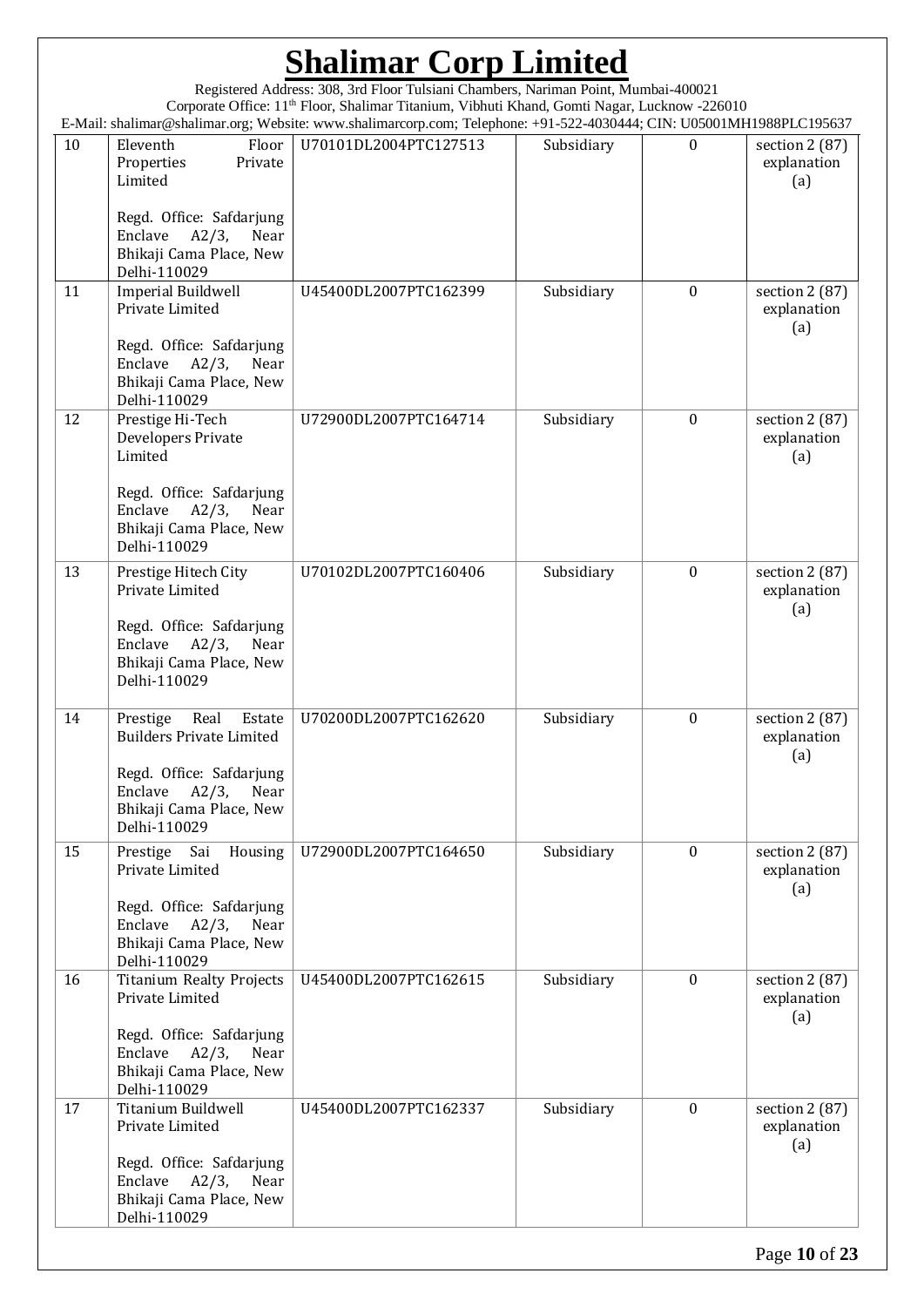Registered Address: 308, 3rd Floor Tulsiani Chambers, Nariman Point, Mumbai-400021 Corporate Office: 11th Floor, Shalimar Titanium, Vibhuti Khand, Gomti Nagar, Lucknow -226010 E-Mail: shalimar@shalimar.org; Website: www.shalimarcorp.com; Telephone: +91-522-4030444; CIN: U05001MH1988PLC195637

| 18 | Shalimar<br>Ventures<br>Limited                                                                                                                                                 | U26100MH2010PLC209449 | Associate  | 48%              | 2(6)                                 |
|----|---------------------------------------------------------------------------------------------------------------------------------------------------------------------------------|-----------------------|------------|------------------|--------------------------------------|
|    | Regd. Address: 308, 3rd<br>Floor,<br>Tulsiani<br>Chambers,<br>Nariman<br>Point,<br>Mumbai,<br>Maharashtra-400021                                                                |                       |            |                  |                                      |
| 19 | S. A. Infrabuild Private<br>Limited<br>Regd. office:<br>51/69<br>Domdom Road, 3 No.<br>Hari Kali Colony, Kolkata                                                                | U74999WB2011PTC163873 | Associate  | 50%              | 2(6)                                 |
| 20 | West Bengal 700074<br>N.G. Colonisers Private<br>Limited                                                                                                                        | U45201MH2006PTC237335 | Subsidiary | 52.02%           | 2(6)                                 |
|    | Regd. office: 308, 3rd<br>Floor, Tulsiani Chambers<br>Nariman Point, Mumbai-<br>400021                                                                                          |                       |            |                  |                                      |
| 21 | Hari Ganga Farms<br>Private Limited<br>Regd. Office: Safdarjung<br>Enclave                                                                                                      | U70100DL2004PTC129070 | Subsidiary | $\boldsymbol{0}$ | section 2 (87)<br>explanation<br>(a) |
| 22 | $A2/3$ , Near<br>Bhikaji Cama Place, New<br>Delhi-110029                                                                                                                        | U70101DL2005PTC137365 | Subsidiary | $\boldsymbol{0}$ |                                      |
|    | Jatadhari Properties<br>Private Limited<br>Regd. Office: Safdarjung<br>Enclave<br>$A2/3$ ,<br>Near<br>Bhikaji Cama Place, New<br>Delhi-110029                                   |                       |            |                  | section 2 (87)<br>explanation<br>(a) |
| 23 | <b>Shalimar Malls Private</b><br>Limited<br>Regd. Office: 11th Floor,<br>Shalimar Titanium,<br>Vibhuti Khand,<br>Lucknow-226010, Uttar<br>Pradesh                               | U70102UP2014PTC067201 | Subsidiary | 90%              | 2(87)(ii)                            |
| 24 | Supreme<br>Real<br>Estate<br>Developers<br>Private<br>Limited<br>Regd. Office:<br>308, 3rd<br>Floor, Tulsiani Chambers<br>Nariman Point Mumbai,<br>Maharashtra-400021,<br>India | U70101MH1994PTC079253 | Subsidiary | 99.98%           | $2(87)$ (ii)                         |
| 25 | <b>BRITTEL</b><br><b>INFRAVENTURES</b><br><b>PRIVATE</b><br><b>LIMITED</b><br>Earlier<br>Known<br>as<br>(Sterling Clubs Private<br>Limited)                                     | U74110DL2017PTC316854 | Subsidiary | 100%             | 2(87)(ii)                            |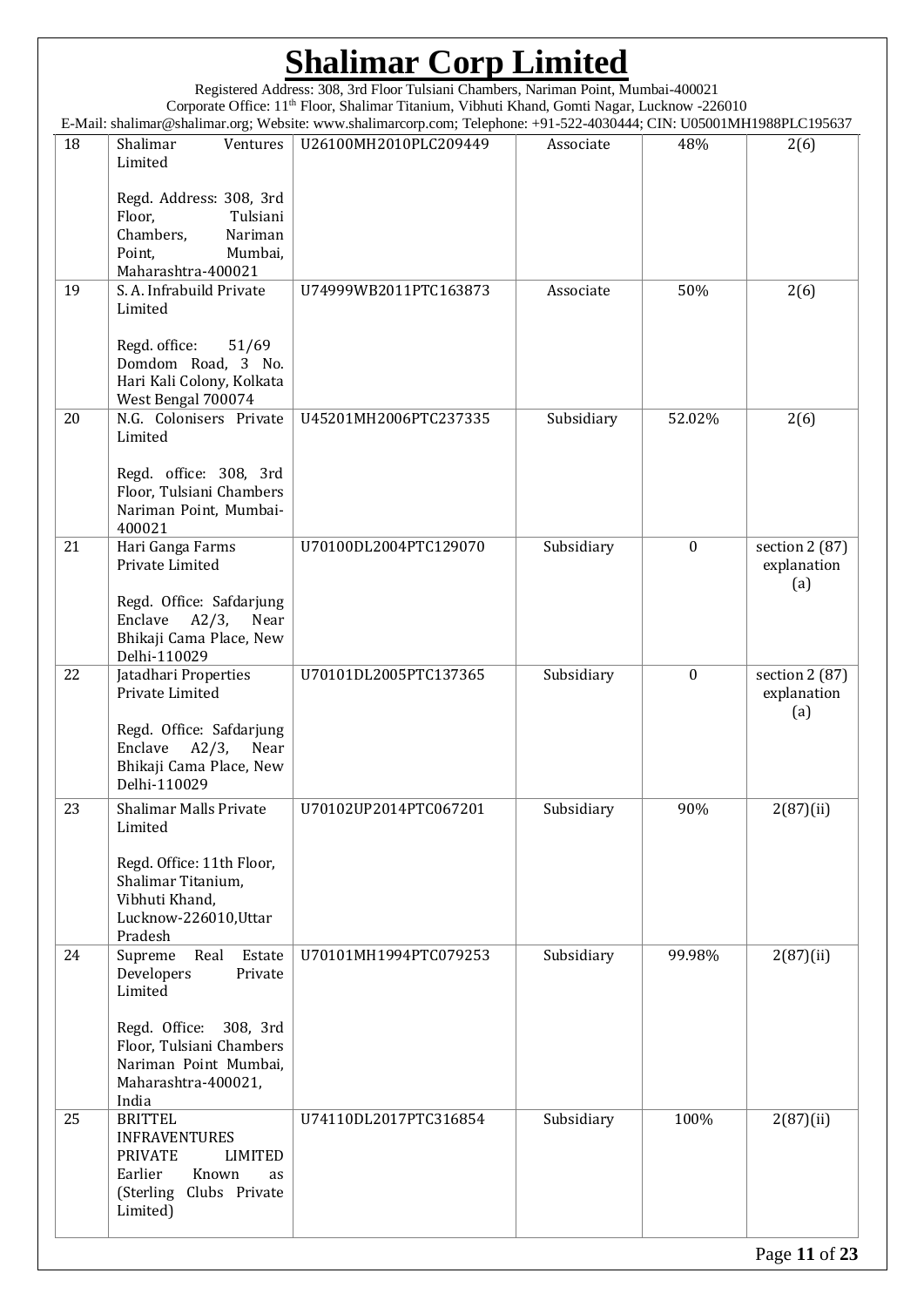Registered Address: 308, 3rd Floor Tulsiani Chambers, Nariman Point, Mumbai-400021 Corporate Office: 11th Floor, Shalimar Titanium, Vibhuti Khand, Gomti Nagar, Lucknow -226010 E-Mail: shalimar@shalimar.org; Website: www.shalimarcorp.com; Telephone: +91-522-4030444; CIN: U05001MH1988PLC195637

|    | $E$ man, shannial estimations, website. Www.shannia.corp.com, Telephone. 191322-10901111, CIT(. 0090011011119001 DC199091 |  |            |      |                                       |  |  |  |
|----|---------------------------------------------------------------------------------------------------------------------------|--|------------|------|---------------------------------------|--|--|--|
|    | Reg Office: Safdarjung<br>Enclave $A2/3$ ,<br>Near<br>Bhikaji Cama Place, New<br>Delhi-110029, India                      |  |            |      |                                       |  |  |  |
| 26 | Titanium Import And<br>Export FZE                                                                                         |  | Subsidiary | 100% | section $2(87)$<br>explanation<br>(a) |  |  |  |

#### **IV. (A) SHARE HOLDING PATTERN (Equity Share Capital Breakup as percentage of Total Equity)** Category-wise Share Holding

| Category of<br>Shareholders |                | No. of Shares held at the beginning [As on 01- | April-2019]    |                           |                | No. of Shares held at the end of the year<br>[As on 31-March-2020] |                          |                           | $\%$<br>Change<br>during |  |
|-----------------------------|----------------|------------------------------------------------|----------------|---------------------------|----------------|--------------------------------------------------------------------|--------------------------|---------------------------|--------------------------|--|
|                             | Demat          | Physical                                       | Total          | $%$ of<br>Total<br>Shares | Demat          | Physic<br>al                                                       | Total                    | $%$ of<br>Total<br>Shares | the<br>year              |  |
| <b>A. Promoters</b>         |                |                                                |                |                           |                |                                                                    |                          |                           |                          |  |
| $(1)$ Indian                |                |                                                |                |                           |                |                                                                    |                          |                           |                          |  |
| a) Individual/              |                |                                                |                |                           |                | $\blacksquare$                                                     |                          |                           |                          |  |
| <b>HUF</b>                  |                | 566,580                                        | 566,580        | 23.06                     | 566,580        |                                                                    | 566,580                  | 23.06                     | $\boldsymbol{0}$         |  |
| b) Central Govt             | $\overline{a}$ |                                                |                |                           |                | $\overline{\phantom{a}}$                                           |                          |                           |                          |  |
| c) State                    |                |                                                |                |                           |                |                                                                    |                          |                           |                          |  |
| Govt(s)                     |                |                                                |                |                           |                |                                                                    |                          | $\overline{\phantom{a}}$  |                          |  |
| d) Bodies Corp.             | $\overline{a}$ |                                                | $\blacksquare$ | $\blacksquare$            | $\blacksquare$ | $\blacksquare$                                                     |                          | $\blacksquare$            |                          |  |
| e) Banks / FI               | $\blacksquare$ |                                                | $\blacksquare$ | $\blacksquare$            | $\blacksquare$ | $\overline{\phantom{a}}$                                           | $\overline{\phantom{0}}$ | $\blacksquare$            |                          |  |
| f) Any other                | ä,             | $\overline{a}$                                 | $\blacksquare$ | $\blacksquare$            | $\blacksquare$ | $\blacksquare$                                                     |                          | $\blacksquare$            | $\overline{\phantom{a}}$ |  |
| <b>Total</b>                |                |                                                |                |                           |                |                                                                    |                          |                           |                          |  |
| shareholding                |                |                                                |                |                           |                |                                                                    |                          |                           |                          |  |
| of Promoter                 |                | 566,580                                        | 566,580        | 23.06                     | 566,580        | $\blacksquare$                                                     | 566,580                  | 23.06                     | $\boldsymbol{0}$         |  |
| (A)                         |                |                                                |                |                           |                |                                                                    |                          |                           |                          |  |
|                             |                |                                                |                |                           |                |                                                                    |                          |                           |                          |  |
| <b>B.</b> Public            |                |                                                |                |                           |                |                                                                    |                          |                           |                          |  |
| Shareholding                |                |                                                |                |                           |                |                                                                    |                          |                           |                          |  |
| 1. Institutions             |                |                                                |                |                           |                |                                                                    |                          |                           |                          |  |
| a) Mutual                   |                |                                                |                |                           |                |                                                                    |                          |                           |                          |  |
| Funds                       |                |                                                |                |                           |                |                                                                    |                          |                           |                          |  |
| b) Banks / FI               | $\blacksquare$ | $\blacksquare$                                 | $\blacksquare$ | $\blacksquare$            | $\blacksquare$ | L,                                                                 |                          | $\blacksquare$            | L,                       |  |
| c) Central Govt             | $\overline{a}$ | $\overline{a}$                                 | $\overline{a}$ | $\overline{a}$            | $\overline{a}$ | $\overline{a}$                                                     | $\overline{a}$           | $\overline{\phantom{a}}$  | $\frac{1}{2}$            |  |
| d) State                    |                |                                                |                |                           |                |                                                                    |                          |                           |                          |  |
| Govt(s)                     |                |                                                |                |                           |                | $\blacksquare$                                                     |                          |                           |                          |  |
| e) Venture                  |                |                                                |                |                           |                |                                                                    |                          |                           |                          |  |
| Capital Funds               |                |                                                |                |                           |                |                                                                    |                          |                           |                          |  |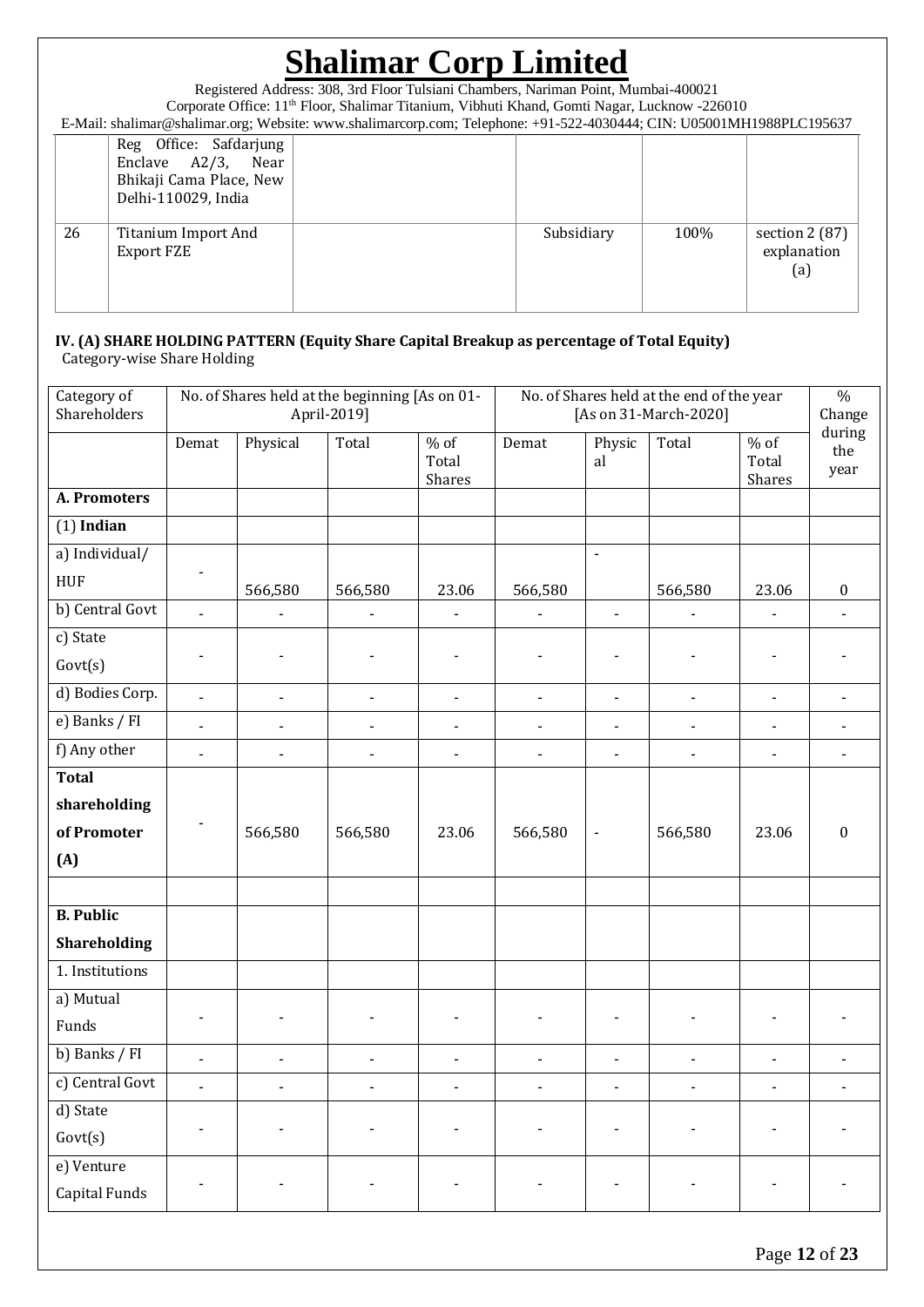| <b>Shalimar Corp Limited</b>                                                                                         |                                                                                                                                                                                                |                          |                          |                          |                |                          |                |                |                          |
|----------------------------------------------------------------------------------------------------------------------|------------------------------------------------------------------------------------------------------------------------------------------------------------------------------------------------|--------------------------|--------------------------|--------------------------|----------------|--------------------------|----------------|----------------|--------------------------|
|                                                                                                                      | Registered Address: 308, 3rd Floor Tulsiani Chambers, Nariman Point, Mumbai-400021<br>Corporate Office: 11 <sup>th</sup> Floor, Shalimar Titanium, Vibhuti Khand, Gomti Nagar, Lucknow -226010 |                          |                          |                          |                |                          |                |                |                          |
| E-Mail: shalimar@shalimar.org; Website: www.shalimarcorp.com; Telephone: +91-522-4030444; CIN: U05001MH1988PLC195637 |                                                                                                                                                                                                |                          |                          |                          |                |                          |                |                |                          |
| f) Insurance                                                                                                         |                                                                                                                                                                                                |                          |                          |                          |                |                          |                |                |                          |
| Companies                                                                                                            |                                                                                                                                                                                                |                          |                          |                          |                |                          |                |                |                          |
| g) FIIs                                                                                                              |                                                                                                                                                                                                | $\blacksquare$           | $\blacksquare$           | $\blacksquare$           |                |                          |                | $\overline{a}$ |                          |
| h) Foreign                                                                                                           |                                                                                                                                                                                                |                          |                          |                          |                |                          |                |                |                          |
| Venture                                                                                                              |                                                                                                                                                                                                |                          |                          |                          |                |                          |                |                |                          |
| Capital Funds                                                                                                        |                                                                                                                                                                                                |                          |                          |                          |                |                          |                |                |                          |
| i) Others                                                                                                            |                                                                                                                                                                                                |                          |                          |                          |                |                          |                |                |                          |
| (specify)                                                                                                            |                                                                                                                                                                                                |                          |                          |                          |                |                          |                |                |                          |
| Sub-total                                                                                                            |                                                                                                                                                                                                |                          |                          |                          |                |                          |                |                |                          |
| $(B)(1)$ :-                                                                                                          |                                                                                                                                                                                                |                          |                          |                          |                |                          |                |                |                          |
| 2. Non-<br><b>Institutions</b>                                                                                       |                                                                                                                                                                                                |                          |                          |                          |                |                          |                |                |                          |
| a) Bodies Corp.                                                                                                      |                                                                                                                                                                                                |                          |                          |                          |                |                          |                |                |                          |
| i) Indian                                                                                                            |                                                                                                                                                                                                | 1890180                  | 1890180                  | 76.94                    | 1890180        | $\blacksquare$           | 1890180        | 76.94          | $\boldsymbol{0}$         |
| ii) Overseas                                                                                                         |                                                                                                                                                                                                |                          |                          |                          |                |                          |                |                |                          |
| b) Individuals                                                                                                       |                                                                                                                                                                                                |                          |                          |                          |                |                          |                |                |                          |
| i) Individual                                                                                                        |                                                                                                                                                                                                |                          |                          |                          |                |                          |                |                |                          |
| shareholders<br>holding                                                                                              |                                                                                                                                                                                                |                          |                          |                          |                |                          |                |                |                          |
| nominal share                                                                                                        |                                                                                                                                                                                                |                          |                          |                          |                |                          |                |                |                          |
| capital up to<br>Rs. 1 lakh                                                                                          |                                                                                                                                                                                                |                          |                          |                          |                |                          |                |                |                          |
| ii) Individual                                                                                                       |                                                                                                                                                                                                |                          |                          |                          |                |                          |                |                |                          |
| shareholders<br>holding                                                                                              |                                                                                                                                                                                                |                          |                          |                          |                |                          |                |                |                          |
| nominal share                                                                                                        |                                                                                                                                                                                                |                          |                          |                          |                |                          |                |                |                          |
| capital in<br>excess of Rs 1                                                                                         |                                                                                                                                                                                                |                          |                          |                          |                |                          |                |                |                          |
| lakh                                                                                                                 |                                                                                                                                                                                                |                          |                          |                          |                |                          |                |                |                          |
| c) Others                                                                                                            | $\blacksquare$                                                                                                                                                                                 | $\overline{\phantom{a}}$ | $\blacksquare$           | $\blacksquare$           |                | $\blacksquare$           | $\blacksquare$ | $\blacksquare$ |                          |
| (specify)<br>Non Resident                                                                                            |                                                                                                                                                                                                |                          |                          |                          |                |                          |                |                |                          |
| Indians                                                                                                              | $\overline{\phantom{a}}$                                                                                                                                                                       | $\overline{\phantom{a}}$ | $\blacksquare$           | $\blacksquare$           |                | $\overline{\phantom{a}}$ | $\blacksquare$ | $\blacksquare$ | $\blacksquare$           |
| Overseas<br>Corporate                                                                                                |                                                                                                                                                                                                |                          |                          |                          |                |                          |                |                |                          |
| <b>Bodies</b>                                                                                                        |                                                                                                                                                                                                |                          |                          |                          |                |                          |                |                |                          |
| Foreign<br>Nationals                                                                                                 | $\overline{\phantom{a}}$                                                                                                                                                                       | $\blacksquare$           | $\overline{\phantom{a}}$ | $\overline{\phantom{0}}$ |                |                          |                | $\blacksquare$ |                          |
| Clearing                                                                                                             | $\blacksquare$                                                                                                                                                                                 | $\blacksquare$           | $\blacksquare$           | $\blacksquare$           |                | $\blacksquare$           | $\blacksquare$ | $\blacksquare$ | $\blacksquare$           |
| Members                                                                                                              |                                                                                                                                                                                                |                          |                          |                          |                |                          |                |                |                          |
| Trusts<br><b>Foreign Bodies</b>                                                                                      | $\blacksquare$                                                                                                                                                                                 | $\blacksquare$           | $\blacksquare$           | $\blacksquare$           | $\blacksquare$ | $\blacksquare$           | $\blacksquare$ | $\blacksquare$ | $\blacksquare$           |
| - D $R$                                                                                                              | $\overline{\phantom{a}}$                                                                                                                                                                       | $\overline{\phantom{a}}$ | $\blacksquare$           | $\overline{\phantom{a}}$ |                | $\overline{\phantom{a}}$ | $\blacksquare$ | $\blacksquare$ | $\overline{\phantom{a}}$ |
| Sub-total<br>$(B)(2)$ :-                                                                                             | $\blacksquare$                                                                                                                                                                                 | 1890180                  | 1890180                  | 76.94                    | 1890180        | $\blacksquare$           | 1890180        | 76.94          | $\boldsymbol{0}$         |
| <b>Total Public</b>                                                                                                  |                                                                                                                                                                                                |                          |                          |                          |                |                          |                |                |                          |
| Shareholding<br>$(B)=(B)(1)+$                                                                                        |                                                                                                                                                                                                |                          |                          |                          |                |                          |                |                |                          |
| (B)(2)                                                                                                               |                                                                                                                                                                                                |                          |                          |                          |                |                          |                |                |                          |
| <b>C. Shares held</b><br>by Custodian                                                                                |                                                                                                                                                                                                |                          |                          |                          |                |                          |                |                |                          |
| for GDRs &                                                                                                           |                                                                                                                                                                                                |                          |                          |                          |                |                          |                |                |                          |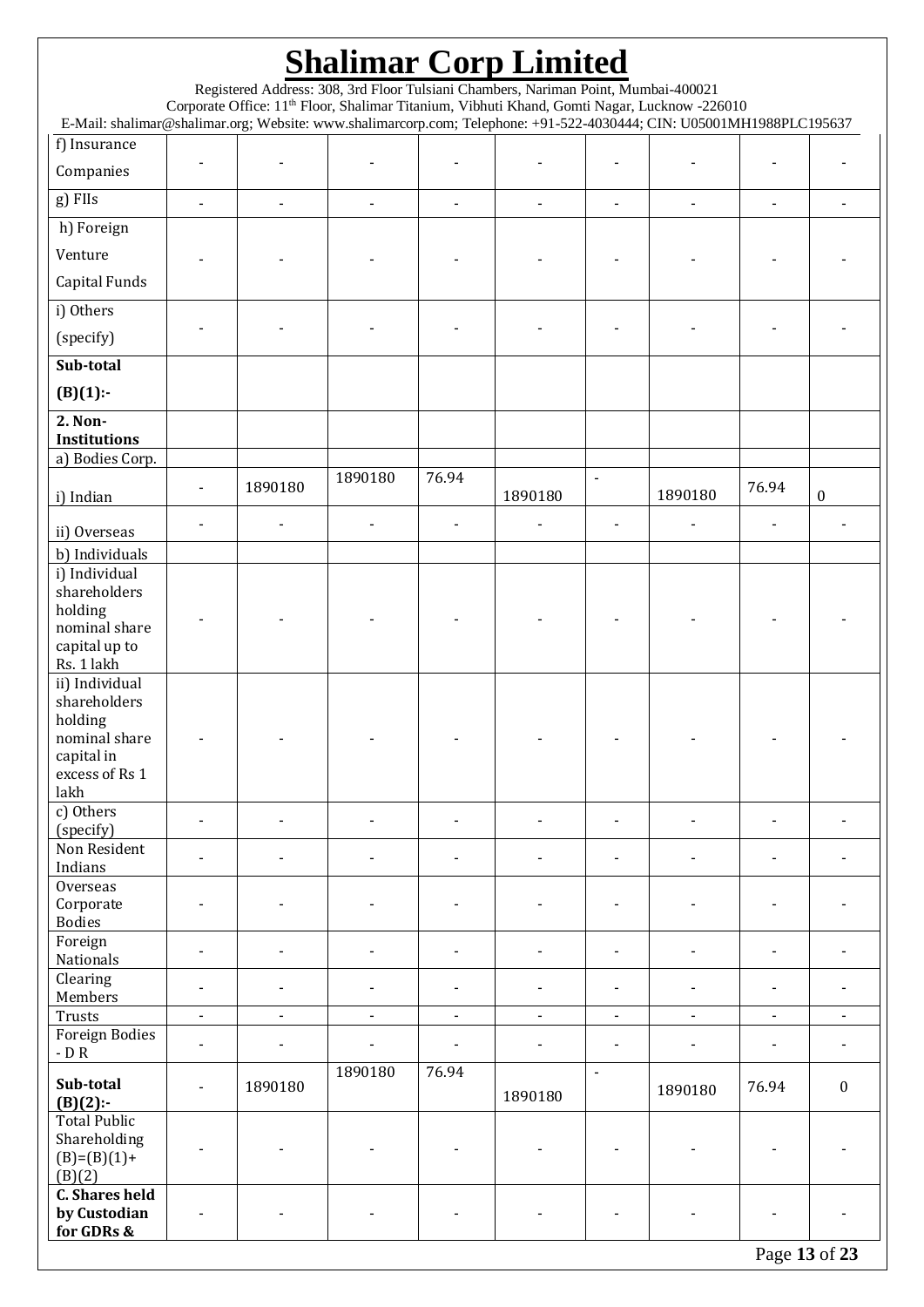Registered Address: 308, 3rd Floor Tulsiani Chambers, Nariman Point, Mumbai-400021

Corporate Office: 11th Floor, Shalimar Titanium, Vibhuti Khand, Gomti Nagar, Lucknow -226010

E-Mail: shalimar@shalimar.org; Website: www.shalimarcorp.com; Telephone: +91-522-4030444; CIN: U05001MH1988PLC195637

| <b>ADRs</b>                     |         |         |      |         |         |      |  |
|---------------------------------|---------|---------|------|---------|---------|------|--|
| <b>Grand Total</b><br>$(A+B+C)$ | 2456760 | 2456760 | 100% | 2456760 | 2456760 | 100% |  |

### B) **Shareholding of Promoter-**

| S<br>N <sub>o</sub> | <b>Sharehold</b><br>er's Name | <b>Total</b><br><b>Number</b><br>0f<br><b>Shares</b><br><b>Held At</b><br><b>Beginnin</b><br>g Of<br>Period | Percentage<br>Of Total<br><b>Shares Held</b><br>At<br><b>Beginning</b><br><b>Of Period</b> | Percentage<br><b>Of Shares</b><br>Pledged/Enc<br>umbered To<br><b>Total Shares</b><br><b>At Beginning</b><br><b>Of Period</b> | <b>Total</b><br>Number Of<br><b>Shares Held</b><br>At End Of<br>Period | Percentage<br>Of Total<br><b>Shares Held</b><br>At End Of<br>Period | Percentage<br><b>Of Shares</b><br>Pledged/E<br>ncumbere<br>d To Total<br><b>Shares At</b><br><b>End Of</b><br>Period | Percentag<br>e Of<br><b>Change In</b><br><b>Shares</b><br>Held<br><b>During</b><br>Year |
|---------------------|-------------------------------|-------------------------------------------------------------------------------------------------------------|--------------------------------------------------------------------------------------------|-------------------------------------------------------------------------------------------------------------------------------|------------------------------------------------------------------------|---------------------------------------------------------------------|----------------------------------------------------------------------------------------------------------------------|-----------------------------------------------------------------------------------------|
| $\mathbf{1}$        | Mohd.<br>Abdullah             |                                                                                                             |                                                                                            |                                                                                                                               |                                                                        |                                                                     |                                                                                                                      |                                                                                         |
|                     | Masood                        | 140442                                                                                                      | 5.72                                                                                       |                                                                                                                               | 140442                                                                 | 5.72                                                                |                                                                                                                      |                                                                                         |
| 2                   | Bilal K                       |                                                                                                             |                                                                                            |                                                                                                                               |                                                                        | .10                                                                 |                                                                                                                      |                                                                                         |
|                     | Masood                        | 2400                                                                                                        | .10                                                                                        |                                                                                                                               | 2400                                                                   |                                                                     |                                                                                                                      |                                                                                         |
| 3                   | Khalid<br>Masood              | 140448                                                                                                      | 5.72                                                                                       |                                                                                                                               | 140448                                                                 | 5.72                                                                |                                                                                                                      |                                                                                         |
| 4                   | L.N. Seth                     | 5070                                                                                                        | .21                                                                                        |                                                                                                                               | 5070                                                                   | .21                                                                 |                                                                                                                      |                                                                                         |
| 5                   | Leena Seth                    | 4500                                                                                                        | .18                                                                                        |                                                                                                                               | 4500                                                                   | .18                                                                 |                                                                                                                      |                                                                                         |
| 6                   | Sanjay Seth                   | 153720                                                                                                      | 6.26                                                                                       |                                                                                                                               | 153720                                                                 | 6.26                                                                |                                                                                                                      |                                                                                         |
| 7                   | Kunal Seth                    | 120000                                                                                                      | 4.88                                                                                       |                                                                                                                               | 120000                                                                 | 4.88                                                                |                                                                                                                      |                                                                                         |

### C) **Change in Promoters' Shareholding (please specify, if there is no change)**

| SN | Particulars                                 |             | Shareholding at the beginning |               | <b>Cumulative Shareholding during the</b> |
|----|---------------------------------------------|-------------|-------------------------------|---------------|-------------------------------------------|
|    |                                             | of the year |                               | wea           |                                           |
|    |                                             | No of       | % of <b>f</b> otal            | No. of shares | % of total shares of                      |
|    |                                             | shares      | shares of the                 |               | the                                       |
|    |                                             |             | company                       |               | company                                   |
|    | At the beginning of the year                |             |                               |               |                                           |
|    | Date wise Increase// Decrease in Promoters  |             |                               |               |                                           |
|    | Shareholding during the year specifying the |             |                               |               |                                           |
|    | reasons for indrease<br>decrease (e.g.      |             |                               |               |                                           |
|    | allotment /transfer / bonus/ sweat equity   |             |                               |               |                                           |
|    | $etc.$ ):                                   |             |                               |               |                                           |
|    | At the end of the year                      |             |                               |               |                                           |

### **D) Shareholding Pattern of top ten Shareholders:**

 **(Other than Directors, Promoters and Holders of GDRs and ADRs):**

| <b>SN</b> | For Each of the Top 10<br><b>Shareholders</b>            | Shareholding at the beginning<br>of the year |                                        | <b>Cumulative Shareholding</b><br>during the year |                                        |  |
|-----------|----------------------------------------------------------|----------------------------------------------|----------------------------------------|---------------------------------------------------|----------------------------------------|--|
|           |                                                          | <b>No. of shares</b>                         | % of total<br>shares of the<br>company | <b>No. of shares</b>                              | % of total<br>shares of the<br>company |  |
|           | At the beginning of the year                             |                                              |                                        |                                                   |                                        |  |
|           | Shalimar Buildwell Private Limited                       | 438846                                       | 17.86                                  | 438846                                            | 17.86                                  |  |
|           | <b>Shalimar Maintenances Services</b><br>Private Limited | 388950                                       | 15.83                                  | 388950                                            | 15.83                                  |  |
|           | SAS Colonisers Private Limited                           | 320952                                       | 13.06                                  | 320952                                            | 13.06                                  |  |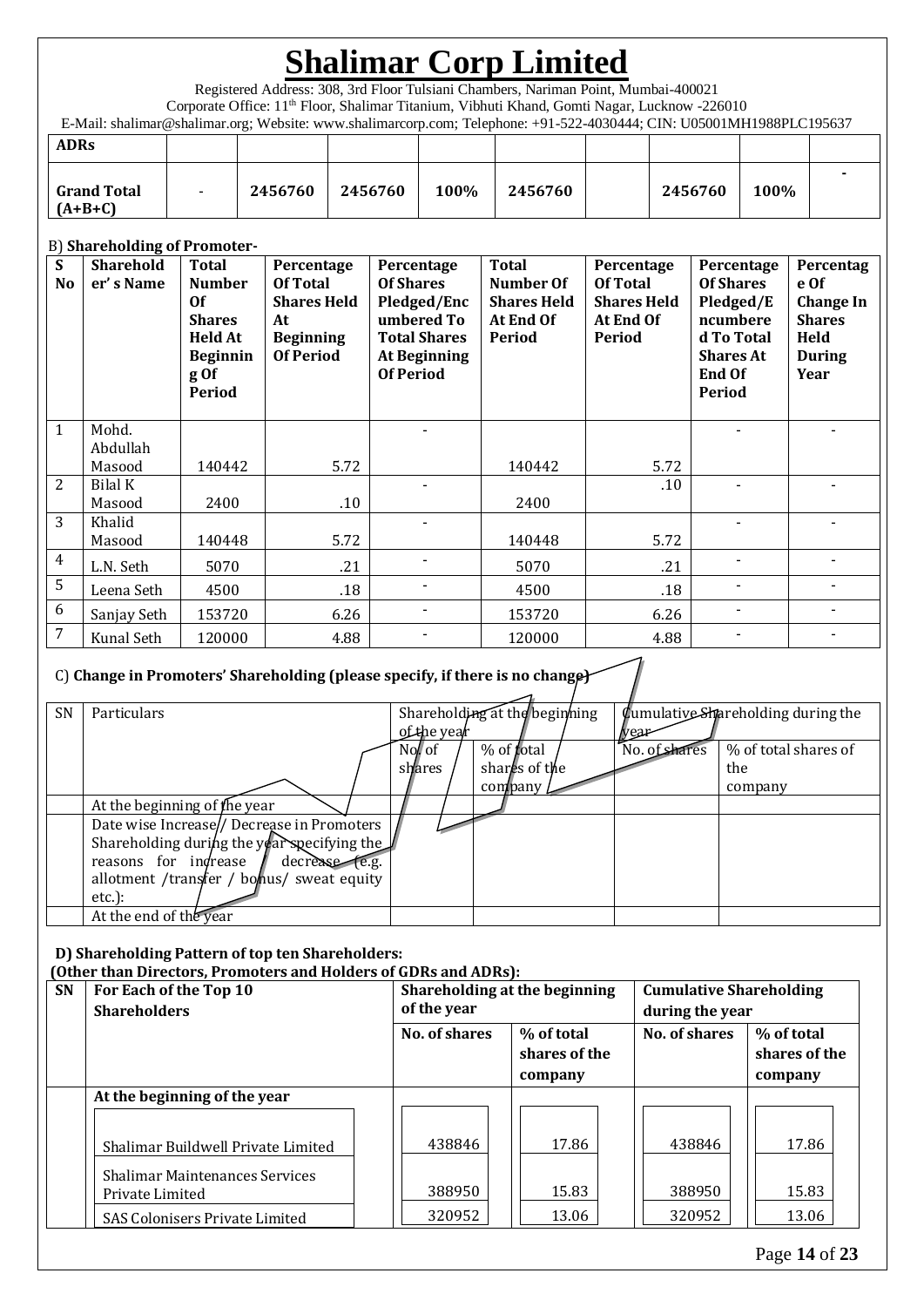| Registered Address: 308, 3rd Floor Tulsiani Chambers, Nariman Point, Mumbai-400021<br>Corporate Office: 11 <sup>th</sup> Floor, Shalimar Titanium, Vibhuti Khand, Gomti Nagar, Lucknow -226010<br>E-Mail: shalimar@shalimar.org; Website: www.shalimarcorp.com; Telephone: +91-522-4030444; CIN: U05001MH1988PLC195637                  |                                                                  | <b>Shalimar Corp Limited</b>                              |                                                                  |                                                           |
|-----------------------------------------------------------------------------------------------------------------------------------------------------------------------------------------------------------------------------------------------------------------------------------------------------------------------------------------|------------------------------------------------------------------|-----------------------------------------------------------|------------------------------------------------------------------|-----------------------------------------------------------|
| Maina Dealers Private Limited<br>Bakliwal Holding Private Limited<br><b>Sadabahar Constructions Private</b><br>Limited<br>N. G Colonisers Private Limited<br>Date wise Increase / Decrease in Shareholding during the year specifying the reasons for increase<br>/decrease (e.g. allotment / transfer / bonus/ sweat equity etc.): nil | 318624<br>280140<br>72900<br>69768                               | 12.97<br>11.40<br>2.97<br>2.84                            | 318624<br>280140<br>72900<br>69768                               | 12.97<br>11.40<br>2.97<br>2.84                            |
| At the end of the year<br>Shalimar Buildwell Private Limited<br><b>Shalimar Maintenances Services</b><br>Private Limited<br><b>SAS Colonisers Private Limited</b><br>Maina Dealers Private Limited<br><b>Bakliwal Holding Private Limited</b><br>Sadabahar Constructions Private<br>Limited<br>N. G Colonisers Private Limited          | 438846<br>388950<br>320952<br>318624<br>280140<br>72900<br>69768 | 17.86<br>15.83<br>13.06<br>12.97<br>11.40<br>2.97<br>2.84 | 438846<br>388950<br>320952<br>318624<br>280140<br>72900<br>69768 | 17.86<br>15.83<br>13.06<br>12.97<br>11.40<br>2.97<br>2.84 |

### E) **Shareholding of Directors and Key Managerial Personnel:**

| S.N | <b>Shareholding of each Directors and each</b><br><b>Key Managerial Personnel</b>                                                                                               | of the year                | Shareholding at the beginning          |                            | <b>Cumulative Shareholding</b><br>during the year |  |  |
|-----|---------------------------------------------------------------------------------------------------------------------------------------------------------------------------------|----------------------------|----------------------------------------|----------------------------|---------------------------------------------------|--|--|
|     |                                                                                                                                                                                 | No. of<br>shares           | % of total<br>shares of the<br>company | No. of shares              | % of total<br>shares of the<br>company            |  |  |
|     | At the begining of the year<br>1.Khalid Masood<br>2. Mohd Abdullah Masood<br>3.Kunal Seth                                                                                       | 140448<br>140442<br>120000 | 5.72<br>5.72<br>4.88                   | 140448<br>140442<br>120000 | 5.72<br>5.72<br>4.88                              |  |  |
|     | Date wise Increase / Decrease in<br>Shareholding during the year specifying<br>the reasons for increase /decrease (e.g.<br>allotment / transfer / bonus/ sweat<br>equity etc.): | No Change                  |                                        |                            |                                                   |  |  |
|     | At the End of the year<br>1.Khalid Masood<br>2. Mohd Abdullah Masood<br>3.Kunal Seth                                                                                            | 140448<br>140442<br>120000 | 5.72<br>5.72<br>4.88                   | 140448<br>140442<br>120000 | 5.72<br>5.72<br>4.88                              |  |  |

### F) **INDEBTEDNESS -**Indebtedness of the Company including interest outstanding/accrued but not due for payment

| <b>Particulars</b>                                     | <b>Secured Loans</b><br>excluding deposits | <b>Unsecured Loans</b> | Deposits | <b>Total</b><br>Indebtedness |
|--------------------------------------------------------|--------------------------------------------|------------------------|----------|------------------------------|
| Indebtedness at the beginning of<br>the financial year |                                            |                        |          |                              |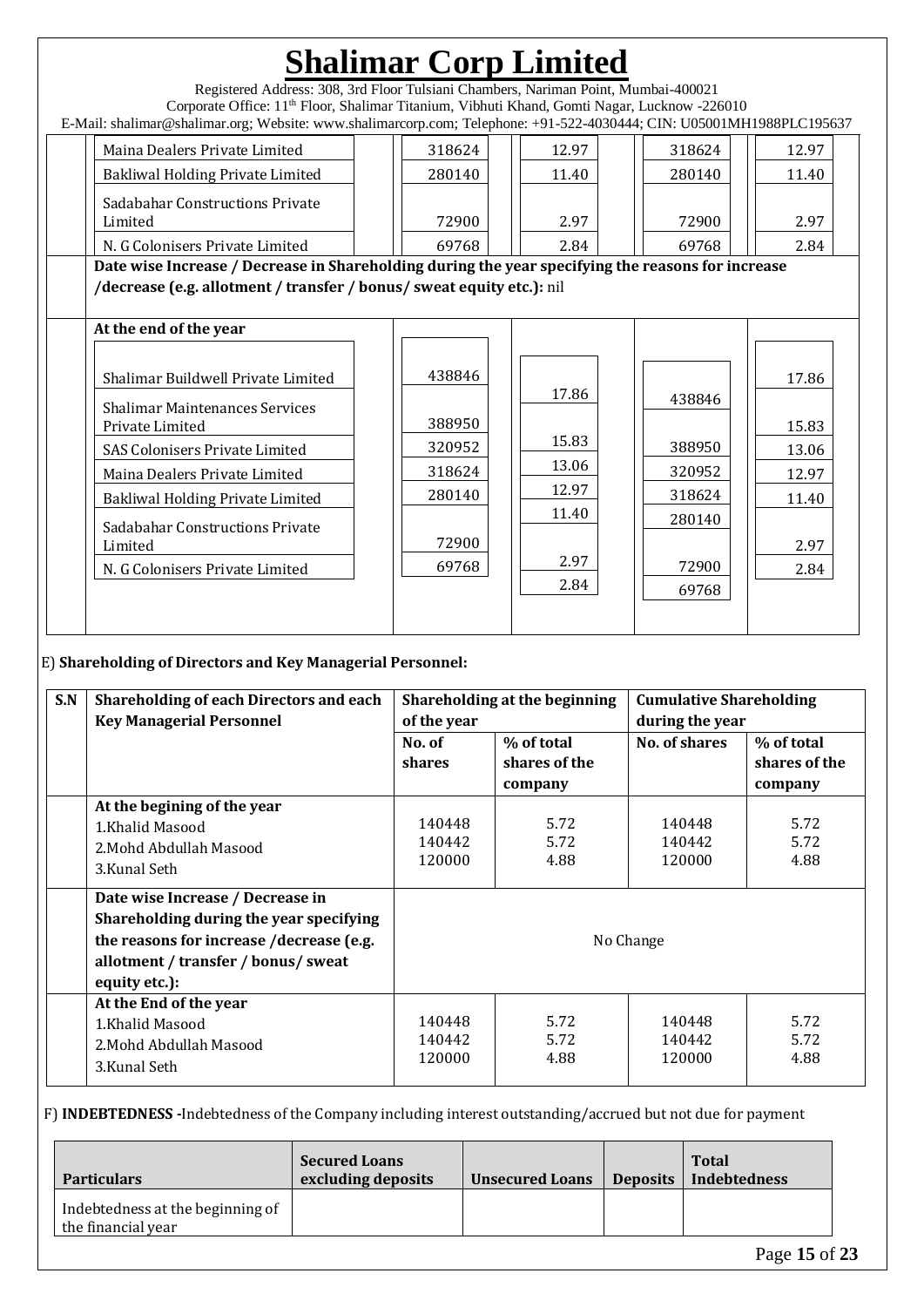Registered Address: 308, 3rd Floor Tulsiani Chambers, Nariman Point, Mumbai-400021 Corporate Office: 11th Floor, Shalimar Titanium, Vibhuti Khand, Gomti Nagar, Lucknow -226010 E-Mail: shalimar@shalimar.org; Website: www.shalimarcorp.com; Telephone: +91-522-4030444; CIN: U05001MH1988PLC195637

| i) Principal Amount                                 | 1,711,484,431.50 | 1,205,774,349.20 | 2,917,258,780.70 |
|-----------------------------------------------------|------------------|------------------|------------------|
| ii) Interest due but not paid                       | 1,910,246.17     | 1,015,200.00     | 2,925,446.17     |
| iii) Interest accrued but not due                   |                  |                  |                  |
| Total (i+ii+iii)                                    | 1,718,080,922.69 | 1,206,789,549.20 | 2,920,184,226.87 |
| Change in Indebtedness during<br>the financial year |                  |                  |                  |
| * Addition                                          | 3,463,812,524.49 | 927,231,326.00   | 4,391,043,850.49 |
| * Reduction                                         | 3,301,367,118.67 | 552,032,780.00   | 3,853,399,898.67 |
| <b>Net Change</b>                                   | 162,445,405.82   | 375,198,546.00   | 537,643,951.82   |
| Indebtedness at the end of the<br>financial year    |                  |                  |                  |
| i) Principal Amount                                 | 1,497,687,600.47 | 1,113,256,310.00 | 2,610,943,910.47 |
| ii) Interest due but not paid                       | 2,627,568.00     | 12,820,395.00    | 15,447,963.00    |
| iii) Interest accrued but not due                   |                  |                  |                  |
| Total (i+ii+iii)                                    | 1,500,315,168.47 | 1,126,076,705.00 | 2,626,391,873.47 |

### **V. REMUNERATION OF DIRECTORS AND KEY MANAGERIAL PERSONNEL-**

**A.** Remuneration to Managing Director, Whole-time Directors and/or Manager:

| SN. | <b>Particulars of Remuneration</b>                          | Name of MD/WTD/Manager |  |  |   | <b>Total</b> |  |
|-----|-------------------------------------------------------------|------------------------|--|--|---|--------------|--|
|     |                                                             |                        |  |  |   |              |  |
|     |                                                             | <b>Khalid</b>          |  |  |   |              |  |
|     |                                                             | Masood-<br><b>WTD</b>  |  |  |   |              |  |
| 1   | <b>Gross salary</b>                                         | 78,00,000              |  |  |   | 78,00,000    |  |
|     | (a) Salary as per provisions contained in                   |                        |  |  |   |              |  |
|     | section 17(1) of the Income-tax Act, 1961                   |                        |  |  |   |              |  |
|     | (b) Value of perquisites u/s 17(2) Income-<br>tax Act, 1961 |                        |  |  |   |              |  |
|     | (c) Profits in lieu of salary under section                 |                        |  |  |   |              |  |
|     | 17(3) Income-tax Act, 1961                                  |                        |  |  |   |              |  |
| 2   | <b>Stock Option</b>                                         |                        |  |  | ۰ |              |  |
| 3   | <b>Sweat Equity</b>                                         |                        |  |  |   |              |  |
| 4   | Commission                                                  |                        |  |  |   |              |  |
|     | - as % of profit                                            |                        |  |  |   |              |  |
|     | - others, specify                                           |                        |  |  |   |              |  |
| 5   | Others, please specify                                      |                        |  |  |   |              |  |
|     | Total (A)                                                   |                        |  |  |   |              |  |
|     | Ceiling as per the Act                                      |                        |  |  |   |              |  |

B**. Remuneration to other directors**

| SN. | <b>Particulars of Remuneration</b>            | <b>Name of Directors</b>               |                                            |           |         | <b>Total Amount</b> |
|-----|-----------------------------------------------|----------------------------------------|--------------------------------------------|-----------|---------|---------------------|
|     |                                               | <b>Harvinder</b><br><b>Singh Sarna</b> | Rajendra<br><b>Prasad</b><br><b>Sharma</b> | $- - - -$ | $- - -$ |                     |
|     | <b>Independent Directors</b>                  |                                        |                                            |           |         |                     |
|     | Fee for attending board<br>committee meetings | 1,00,000                               | 1,00,000                                   |           |         | 2,00,000            |
|     | Commission                                    |                                        |                                            |           |         |                     |